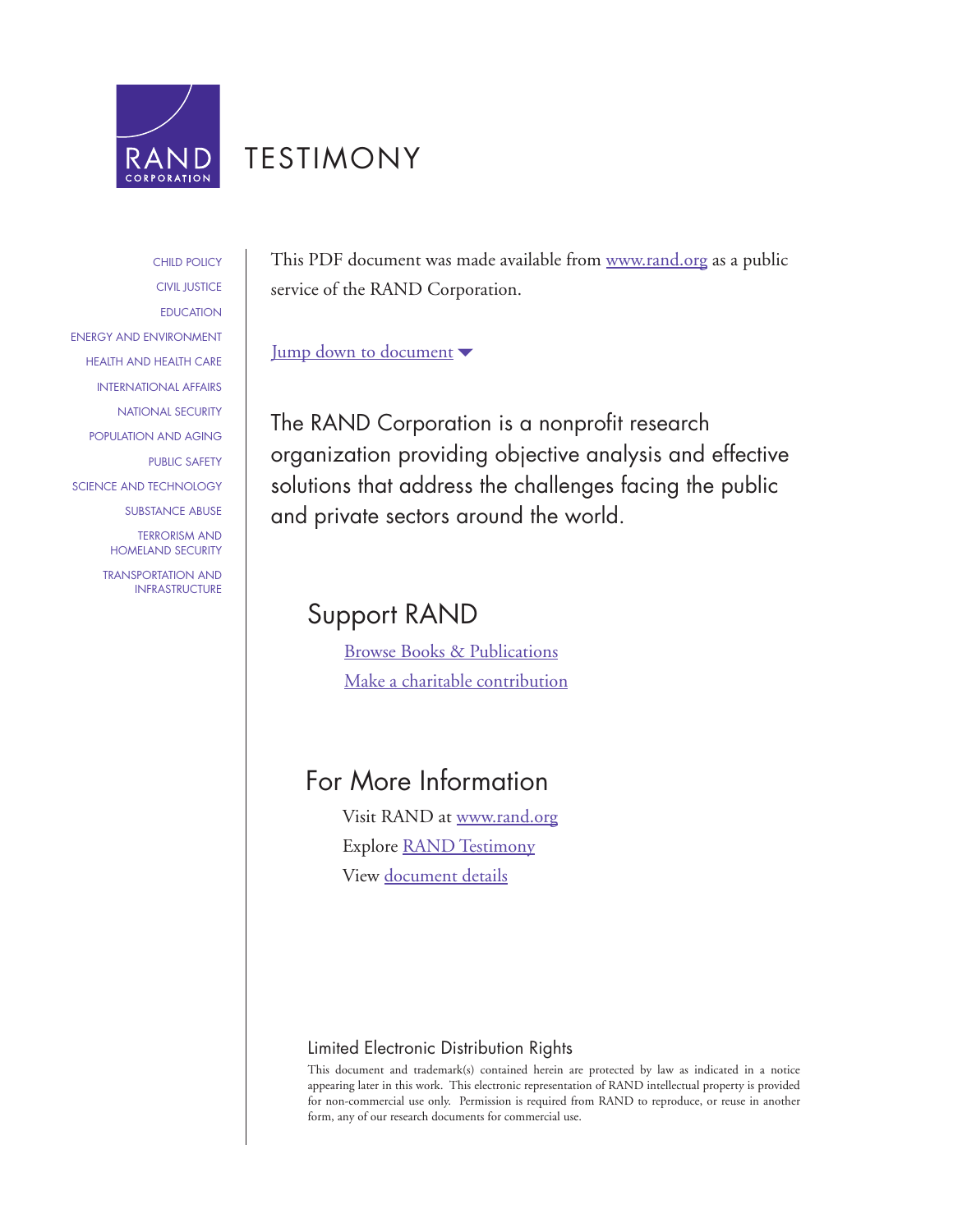# <span id="page-1-0"></span>TESTIMONY

# Public Health Preparedness in California

## Lessons From Seven Jurisdictions

#### JEFFREY WASSERMAN

CT-241

February 2005

Testimony presented to the California State Assembly Budget Committee Subcommittee on Health and Human Services on February 28, 2005

This product is part of the RAND Corporation testimony series. RAND testimonies record testimony presented by RAND associates to federal, state, or local legislative committees; government-appointed commissions and panels; and private review and oversight bodies. The RAND Corporation is a nonprofit research organization providing objective analysis and effective solutions that address the challenges facing the public and private sectors around the world. RAND's publications do not necessarily reflect the opinions of its research clients and sponsors. RAND<sup>®</sup> is a registered trademark.

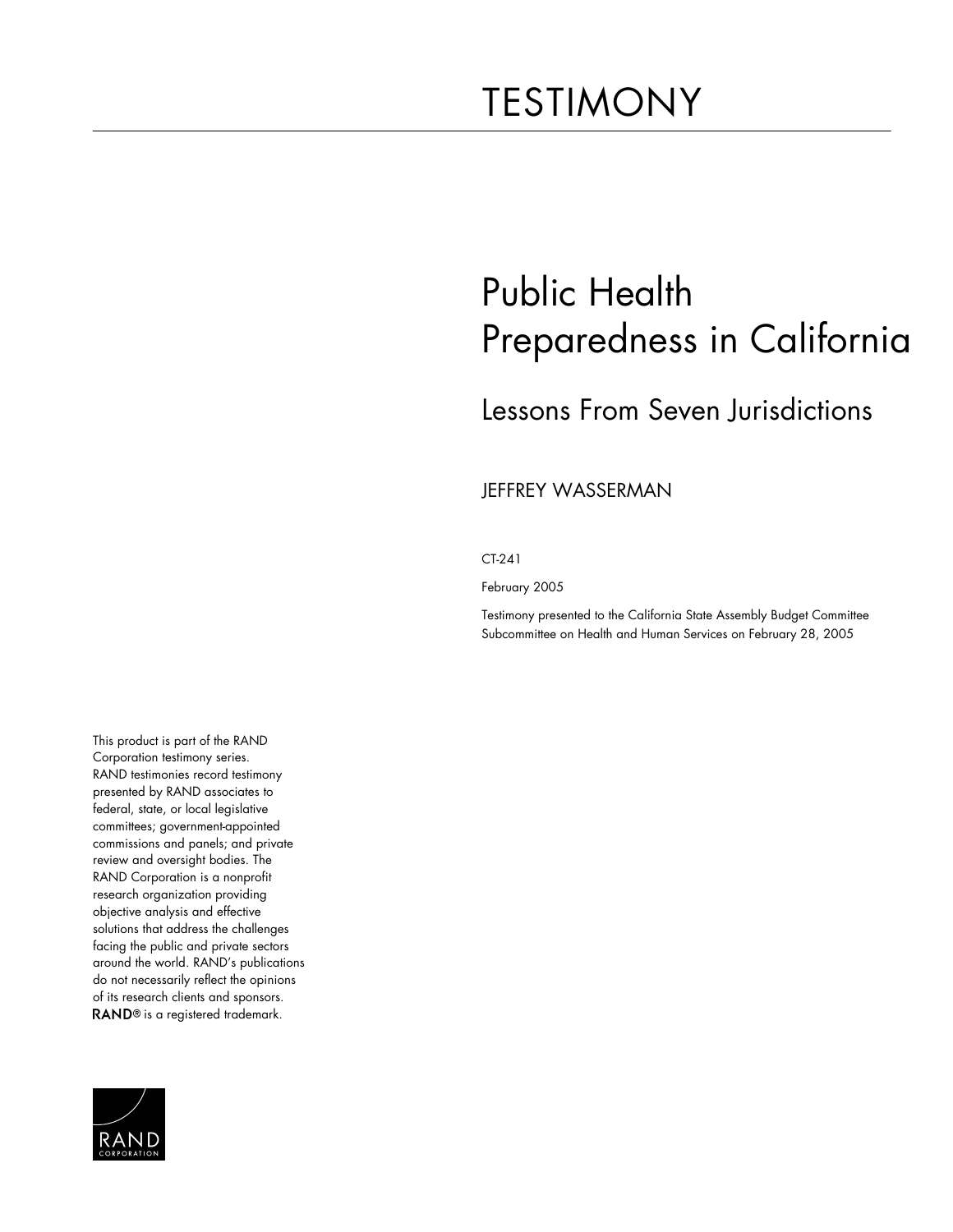Published 2005 by the RAND Corporation 1776 Main Street, P.O. Box 2138, Santa Monica, CA 90407-2138 1200 South Hayes Street, Arlington, VA 22202-5050 201 North Craig Street, Suite 202, Pittsburgh, PA 15213-1516 RAND URL: http://www.rand.org/ To order RAND documents or to obtain additional information, contact Distribution Services: Telephone: (310) 451-7002; Fax: (310) 451-6915; Email: order@rand.org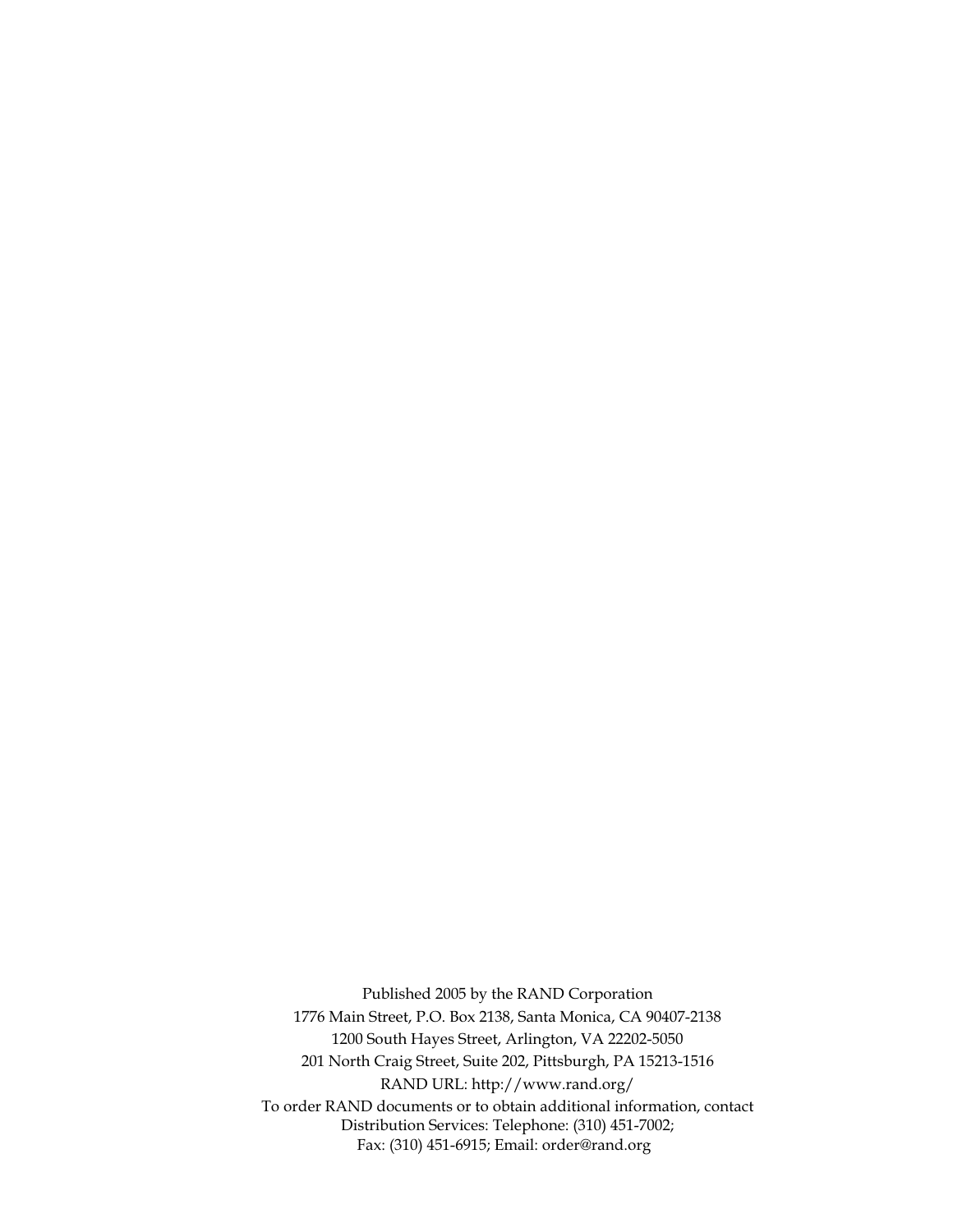#### **Statement of Jeffery Wasserman**<sup>1</sup> **Senior Researcher, The RAND Corporation**

### **Before the Budget Committee Subcommittee on Health and Human Services California State Assembly**

**February 28, 2005**

Good afternoon Mr. Chairman and members of the Committee. My name is Jeffrey Wasserman. I am a health policy researcher at the RAND Corporation's Santa Monica office, and it is an honor to have the opportunity to participate in today's hearing.

Last summer, Nicole Lurie, Robert Valdez, and I, along with several of our RAND colleagues, published a study that looked at local public health systems in California, with a particular focus on public health preparedness. I am here today to share with you some of the study's key findings and recommendations.

Approximately two years and a half years ago, we were approached by members of the Little Hoover Commission's staff and asked if we would examine various aspects of the State's public health infrastructure. They were specifically interested in having us conduct a "gap analysis" – to identify what was needed and what it would cost. And they were most concerned about how well the public health system could protect Californians in the event of a public health emergency in the form of a contagious infectious disease – which covers a broad spectrum of threats from bioterrorism to SARS and pandemic flu, or even a new disease.

With the generous support of the California Endowment, we embarked upon an 18-month study. A grant from Kaiser Permanente to RAND's Center for Domestic and

<sup>&</sup>lt;sup>1</sup> The opinions and conclusions expressed in this testimony are the author's alone and should not be interpreted as representing those of RAND or any of the sponsors of its research. This product is part of the RAND Corporation testimony series. RAND testimonies record testimony presented by RAND associates to federal, state, or local legislative committees; government-appointed commissions and panels; and private review and oversight bodies. The RAND Corporation is a nonprofit research organization providing objective analysis and effective solutions that address the challenges facing the public and private sectors around the world. RAND's publications do not necessarily reflect the opinions of its research clients and sponsors.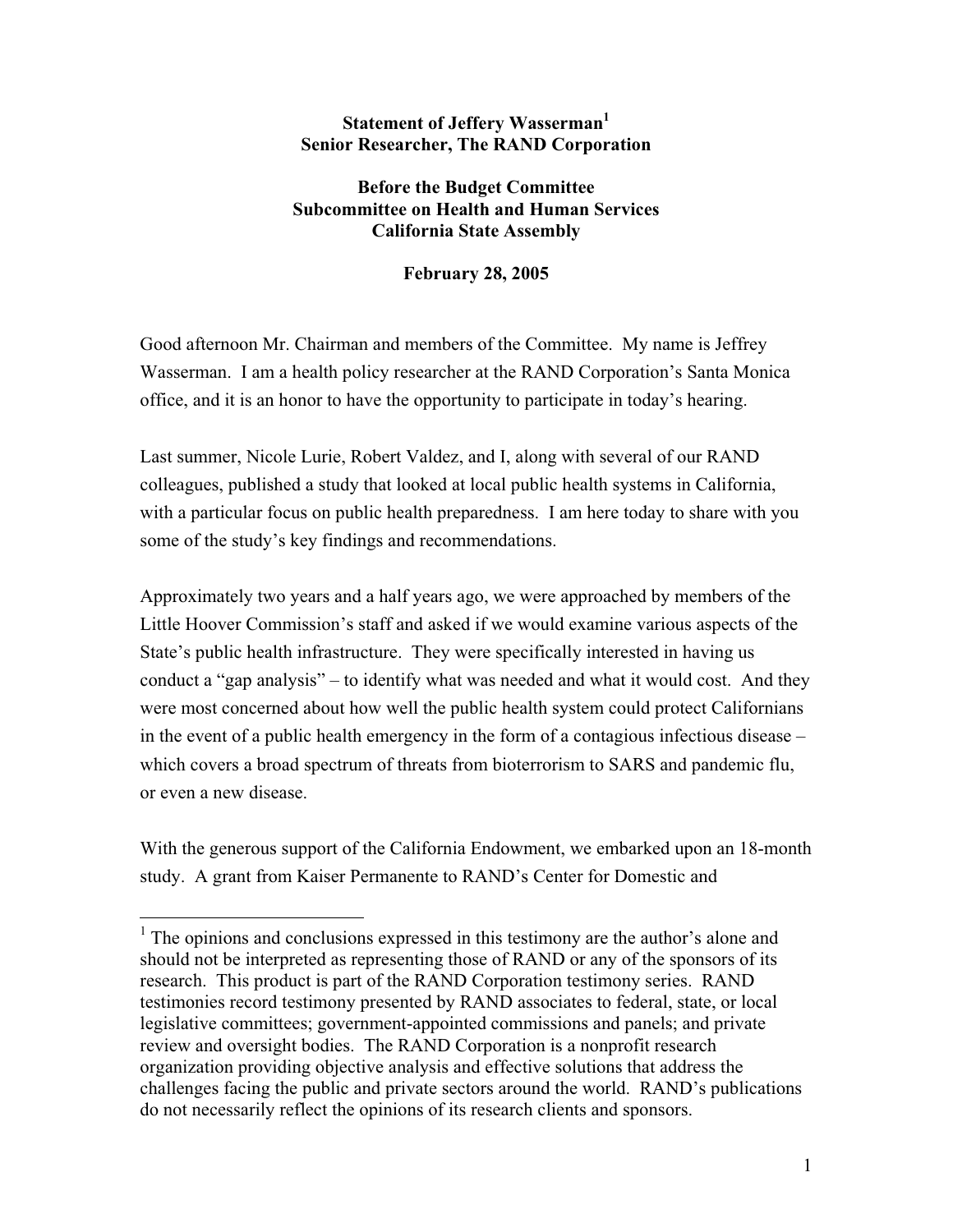International Health Security also supported some of the work. All of us involved – the RAND team, the California Endowment, and the Little Hoover Commission staff – recognized at the outset that public health is about a lot more than preparedness for an infectious disease emergency or bioterrorism, but looking at this issue provides a very useful way to also look at other aspects of the public health infrastructure.

To begin with, it turns out that there are no existing, agreed upon public health performance standards, even in the area of public health preparedness, so we had to develop and apply a set of innovative methods to answer the questions posed to us. I'll describe them briefly so you can be clear about what we did.

First, we reviewed about 25 sets of checklists and recommendations developed by various governmental and private organizations about public health preparedness – they were all different, and there was very little evidence to support any of them. So we put together an expert panel, reviewed all of these measures as well as recommendations from the Centers for Disease Control and Prevention (CDC), and came up with an "interim" set of measures to use for this work. Our report provides more detail about this process. Then, working with these measures, we developed a table-top exercise – akin to those used in the military, that allowed participants to grapple with a wide range of issues likely to arise during an infectious disease outbreak or bioterrorist attack. With the strong advice and input of HOAC and CCLHO and others, we asked 8 public health jurisdictions to participate in a two-day site visit, which included a day of interviews with key stakeholders and a day-long table-top exercise. Seven of the eight agreed to participate. These 7, taken together, include 39% of the State's population, and cover urban and rural, small, medium and large jurisdictions, the north and south, and represent places that carry out their own programs and those that contract functions back to the State. We promised these jurisdictions confidentiality and anonymity, so I will not be sharing with you results that relate to any one particular jurisdiction.

Our work yielded a number of important findings. Let me say at the outset that all of the jurisdictions have been hard at work. **Despite a very slow start for receipt of CDCrelated funds at the local level, each of the health jurisdictions we studied has undertaken significant preparedness activities.** Some of these have been related to CDC and the California Department of Health Services efforts; others have been in conjunction with the Governor's Office of Emergency Services. These activities have included general preparedness planning, development of smallpox plans, and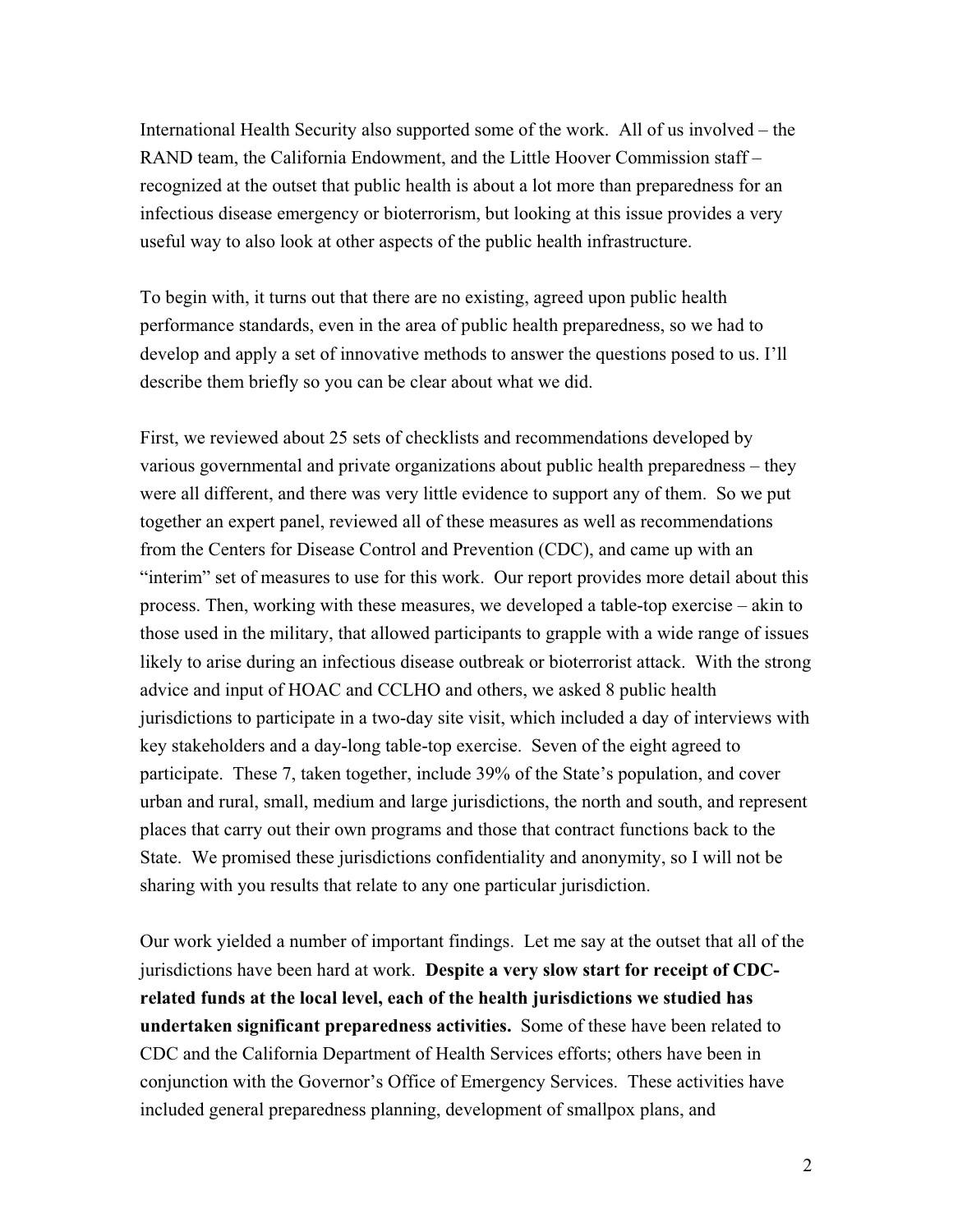identification of an individual to serve as the bioterrorism coordinator. I would argue that that these activities and investments had a direct, positive impact on our response to the SARS and West Nile Virus outbreaks. A more tangible example is the simple fact that at this point all of the jurisdictions can receive messages from the California Health Alert Network (CAHAN), and all can be on the phone at the same time with the State Health Officer. That wasn't the case two years ago.

As you know, public health jurisdictions vary significantly in their organizational arrangements, size, scope, locally defined responsibilities, quality of their leadership, and available resources. **In both our site visits and exercises, we found widespread variation among local health jurisdictions with respect to their ability to respond to infectious disease outbreaks and other public health threats**. Two jurisdictions were well prepared, according to our assessments, and one was particularly poorly prepared. As a result, we have to conclude that *California residents do not enjoy an equal level of protection against a wide array of public health threats*, even after accounting for real or perceived differences in health risks faced by residents of different locales. Although our analysis focused on public health preparedness, we also found similar variation in activities aimed at addressing chronic disease. Some jurisdictions report that they do 'nothing' while others have quite robust programs.

Third, despite differences in the size and organization of the public health jurisdictions studied, **many of the perceived gaps identified in relation to preparedness were similar**. Such perceived gaps include: training of existing public health staff to assume "back-up" roles in the event of an outbreak; strategic planning; community health assessment; workforce needs, particularly in the areas of epidemiological and laboratory capacity; and access to legal consultation on public health law. In fact, we observed a lot of redundancy and inefficiency, as many of the jurisdictions had undertaken separate, but parallel efforts to address some of these gaps – in other words, each jurisdiction was left to its own devices to develop their bioterrorism preparedness activities. As a result, numerous basic activities seem to be done multiple times and in multiple ways. Examples range from developing staff training programs in many sites, to rewriting lab manuals in others. However, all jurisdictions identified the need for a robust information system that would automate regular disease reporting from labs and hospitals; receive and map new cases in the event of an outbreak; and serve as a tool to manage outbreak investigation, contact tracing, and vaccination or prophylaxis, if necessary.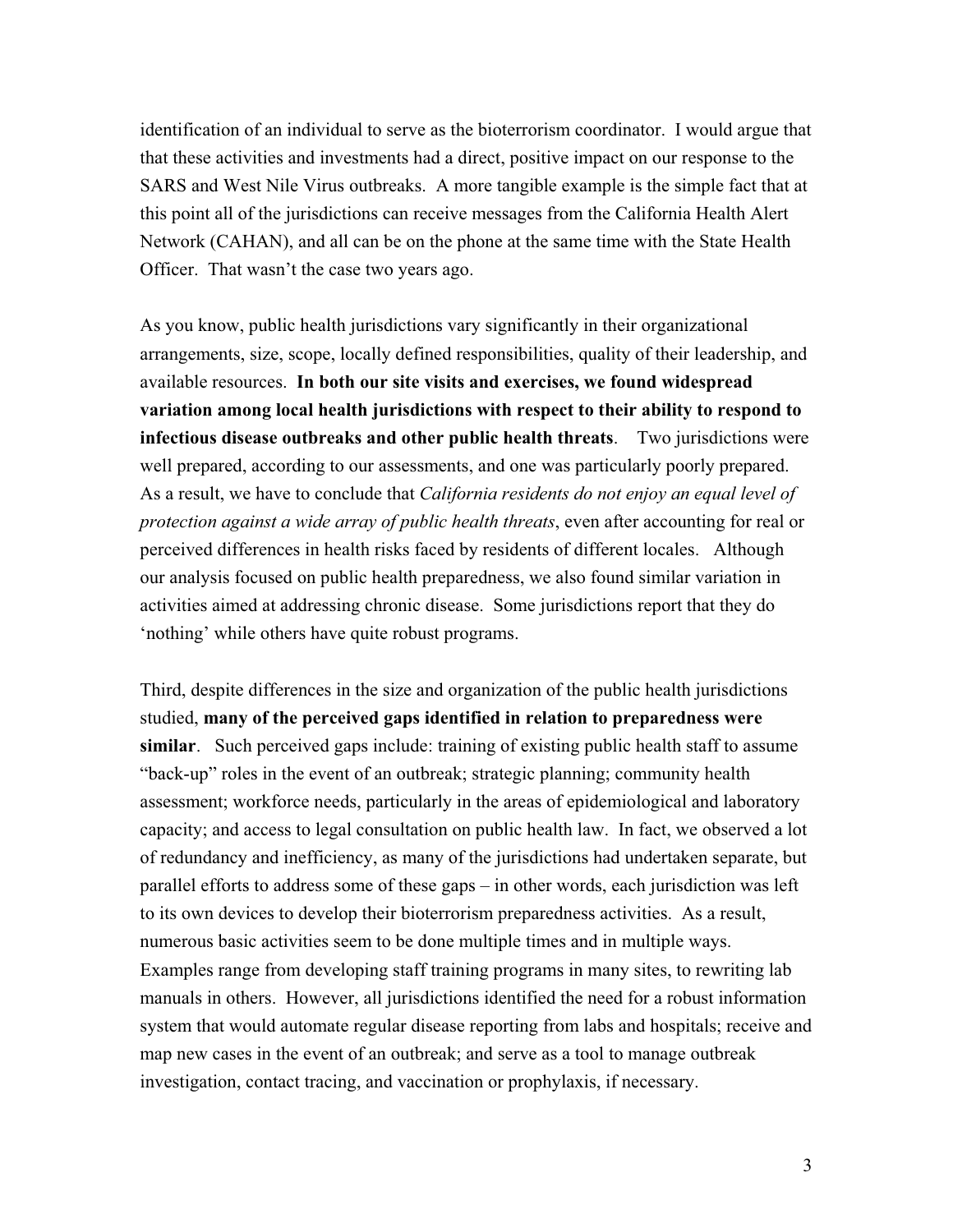**Fourth, strong, central leadership and coordination of public health services was lacking.** We found that, for the most part, study participants did not believe they could rely on the California Department of Health Services to address needs common to many jurisdictions, or that there was strong central leadership to facilitate coordination or sharing of resources. At least with regard to preparedness, this results in a fragmented system in which each jurisdiction must fend for itself, and as I mentioned, we saw that clearly in the duplication of efforts across counties. With the exception of the State public health laboratory, few jurisdictions believe they can count on the Department of Health Services in an emergency. At a minimum, we believe that DHS should take the lead in helping local jurisdictions develop regional approaches to public health preparedness.

Another consequence of this lack of leadership is the considerable ambiguity surrounding the appropriate roles for a local health jurisdiction vis-à-vis other local agencies with a stake in emergency preparedness as well as with the Department of Health Services. But we recognize that a new team is now in place at DHS that appears dedicated to addressing the leadership void that existed when we conducted our study.

**We found that for some key activities, there is currently little agreement about** *what* **local health jurisdictions should do when faced with a public health emergency—as well as** *how* **they should do it. We also noted that beyond the preparedness issue, there does not appear to be a widely shared understanding of what public health is or agreement about the kinds of activities public health agencies are responsible for.** 

**Sixth, in most jurisdictions we studied, involvement of community groups in public health preparedness efforts, particularly those representing minority groups, is significantly lacking.** While this was not always the case when it came to other public health activities, we found that some public health jurisdictions we visited had incomplete knowledge of exactly where vulnerable population groups were or how to reach and communicate with them. We note that historically, poor and minority populations are some of the most vulnerable in an infectious disease epidemic.

**Finally, we are concerned that the current focus on public health preparedness activities may have a hidden cost.** There was substantial evidence that reassignments of staff to accomplish preparedness functions, coupled with pre-existing workforce shortages and county-level cuts in public health budgets, are compromising other public health functions. Multiple examples of retrenchments in essential programs (such as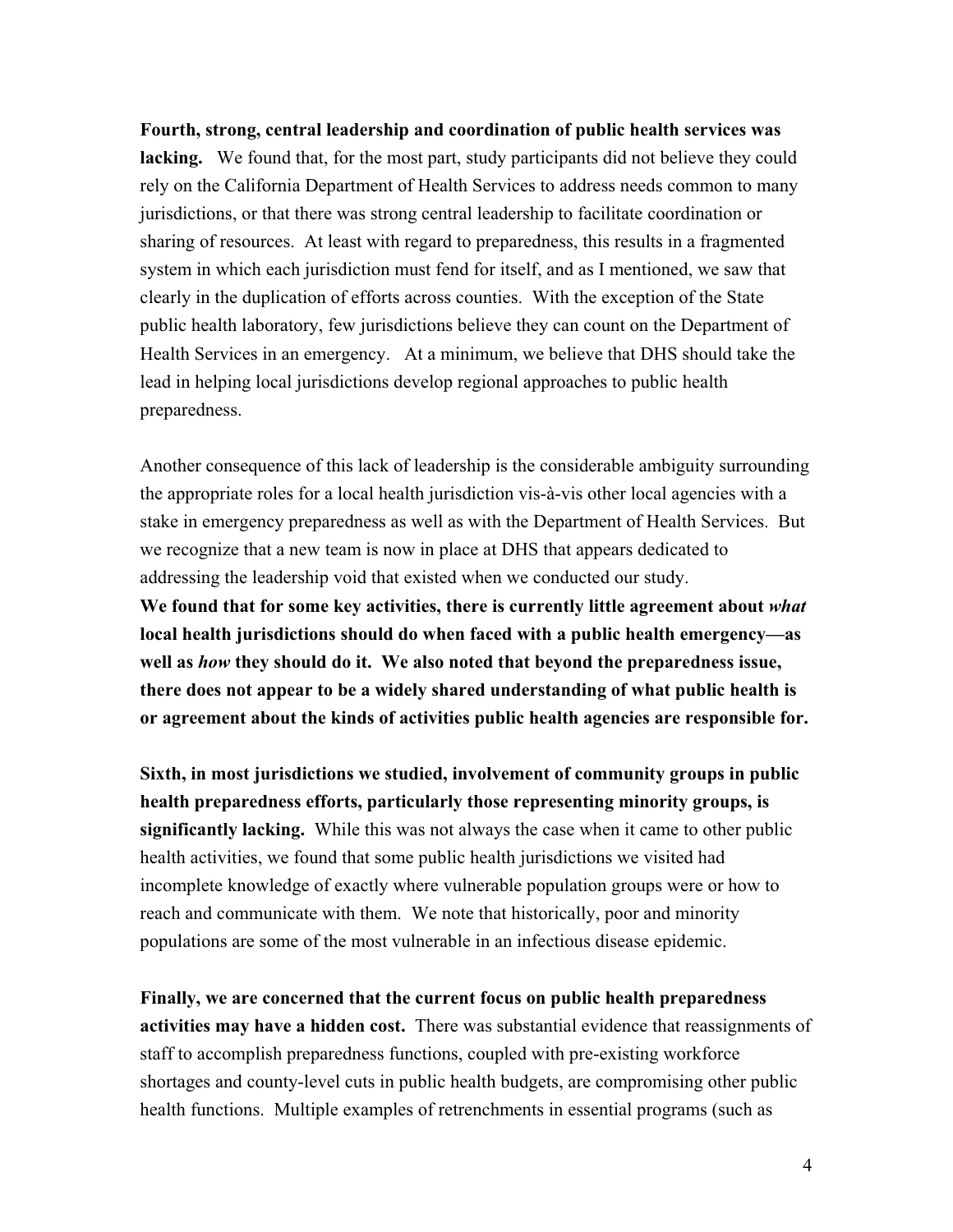sexually transmitted disease and tuberculosis contact tracing, or teen pregnancy prevention programs) were provided during key informant interviews. Investments in public health preparedness should serve to bolster improvements in other vital areas of public health concern because many functions have dual—or multi- use applications.

Improvements in the public health infrastructure resulting from the recent investments in preparedness create an unprecedented opportunity to strengthen public health. However, countervailing pressures, which stem in part from California's fiscal crisis, place the likelihood of capitalizing on this opportunity at risk.

Although the results of our analysis have raised significant concerns about the public health infrastructure in California, we believe that they have also pointed the way toward improving our ability to protect California residents from a wide array of public health threats. Some of the key recommendations that have emerged from our study are as follows:

**As a first step, the State should create a high-level commission to examine alternative ways of reorganizing public health in California, and to develop a shared understanding of what public health is and does.** Such a body should focus on the role of strong, public health leadership at the state level – and what it takes to support it – as well as the nature of state-local relationships. Meanwhile – at least in the short-run – centralization and regionalization of some functions, and sharing of resources among others, will likely lead to greater effectiveness and efficiency. We recognize that any process that involves rearranging responsibilities is likely to be contentious and will need to account for the political realities of state and local jurisdictional control and funding. Hence, the process for conducting such an examination must be fair, evidence-based, and neutral, and have as its overriding goal a system that efficiently protects and improves the health of the public across the entire State.

**Second, a set of objective performance measures for preparedness should be developed, implemented, and refined as needed. Preparedness in jurisdictions should be regularly exercised based on these measures.** Such a system would clarify expectations and responsibilities for local public health agencies and ensure accountability. Ultimately, such a measurement system should extend beyond preparedness to other aspects of public health. I should note here that RAND is currently working with the U.S. Department of Health and Human Services' Office of Public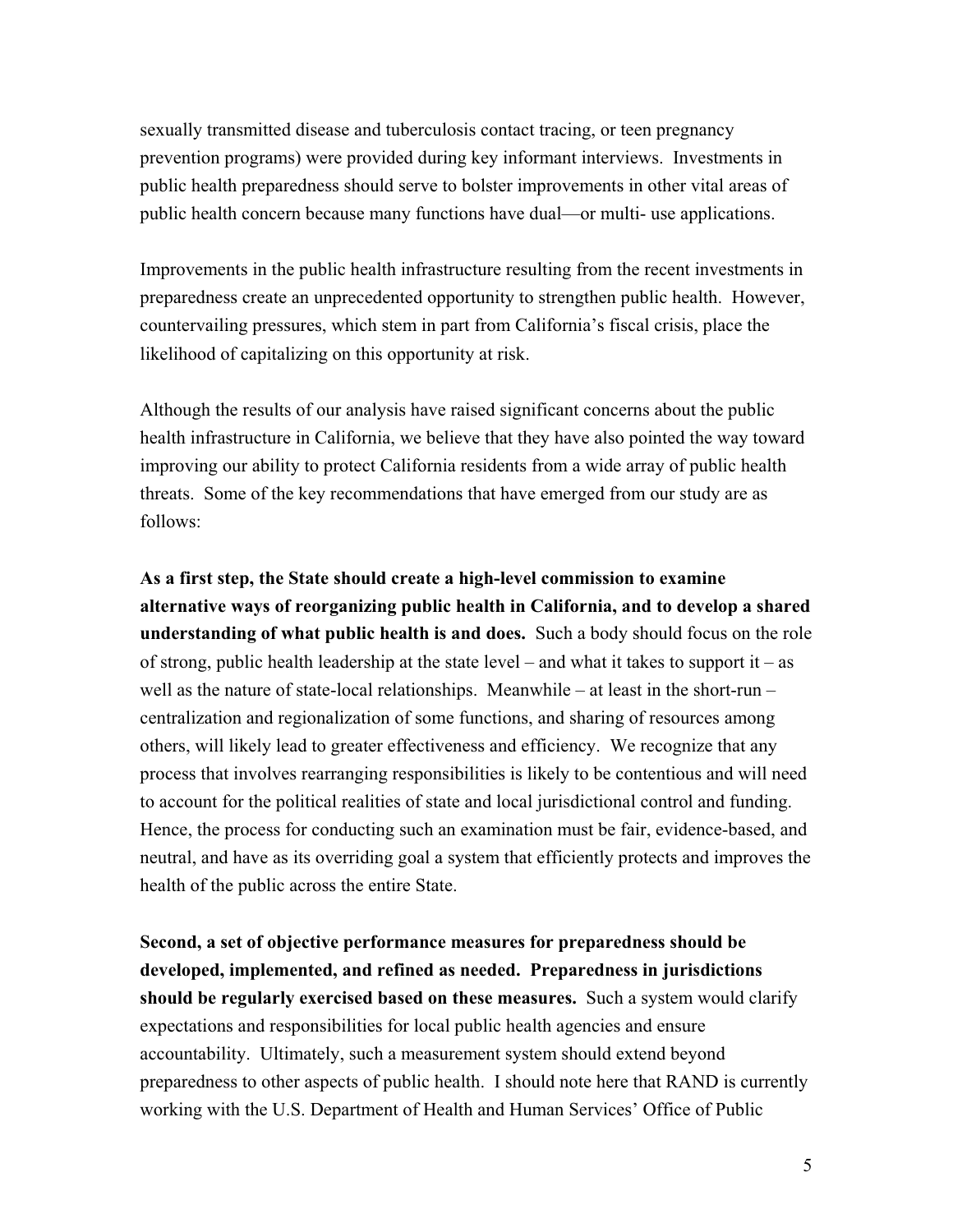Health Emergency Preparedness to identify appropriate preparedness performance measures. There is, however, no reason to wait until such measures are finalized to begin testing health jurisdictions and to take actions to improve any identified shortcomings.

Third, improve the statewide epidemiological information system. **A robust information system is the backbone upon which coordinated public health activities should be built.**

**Fourth, a great effort must be made to generate increased community involvement in preparedness activities. Community involvement in defining issues and planning responses is the linchpin to successful implementation of any public plan.** 

**Fifth, we must build and maintain a highly skilled public health workforce.** In virtually all jurisdictions, key members of the workforce are aging into retirement and there is little evidence of succession planning. Because of overall workforce shortages, local jurisdictions are competing with one another for scarce human resources, with little regard for how human resources might be used most efficiently. Workforce planning must occur at all levels. Salary structures and archaic hiring practices at both state and local levels will need to be revised in order to recruit and retain highly qualified staff – and to create a pipeline for a public health workforce of the future.

Investment in training is needed for existing public health staff at all levels, from leadership development and incident command structure training, to cross-training public health professionals to fulfill critical functions during a public health emergency. Such training could occur in an efficient and effective way through coordinated planning and sharing of resources. While this is not a California-specific issue, California has pressing needs for such professionals.

**Finally, additional resources will be necessary to improve public health preparedness and to improve local public health systems.** During the course of our study, we attempted to estimate the additional resources needed to improve the preparedness functions that local public health agencies are expected to engage in to protect against infectious disease outbreaks. Our estimates are that between 72 and 96 million dollars are needed annually, in addition to federal resources expected as a result of the federal grants (CDC and HRSA). However, we could not estimate how much this amount could be reduced by creating greater efficiencies. Furthermore, in the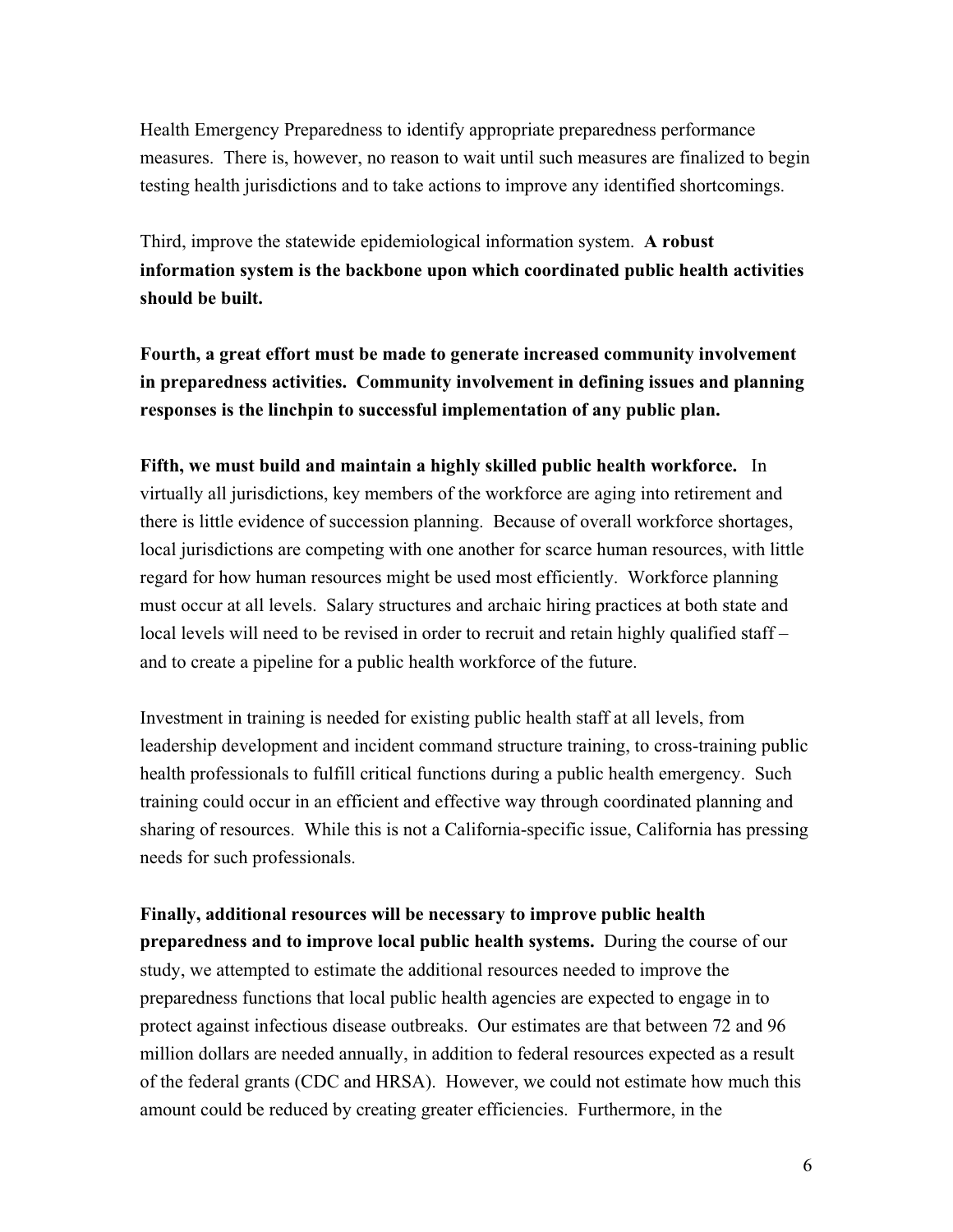jurisdictions we studied we also found evidence that additional resources are needed to assure that essential public health services are available in all locales in the State to cover the wide range of new and old health threats the people of California face on a daily basis.

Before I close, I want to address a couple of issues that I know have been of concern to some of those who have reviewed our findings. The first focuses on the issue of generalizability. Our findings are based largely on intensive studies of seven jurisdictions. They were deliberately selected, with a lot of input from the public health community, to cover a broad range of jurisdictional characteristics. We went to significant efforts, described in our report, to assess whether these jurisdictions were fundamentally different than others in the State. Our finding of variation is likely to hold whether we study 7 jurisdictions of all 61. Studying all of them would not have been an efficient use of study resources. Because the selected areas are representative of the statewide population, the key messages would have been the same. If we had studied more areas, we might have found more variation and some additional gaps, but nothing to alter our general findings. And in fact, in a subsequent study we recently completed for the U.S. Department of Health and Human Services, we found a similar degree of variation in public health performance in a nationwide sample of health jurisdictions.

In closing, we believe that while California has made progress in improving our ability to prepare for, and respond to, a bioterrorist attack or infectious disease outbreak, much more work needs to be done. Additionally, we are concerned that other public health programs are not getting the attention and resources that they require, which we may all come to regret, sooner rather than later. As mentioned a moment ago, during the course of our study we found that some basic public health services – including teen pregnancy prevention programs, sexual disease contact tracing, and even TB screening – have fallen by the wayside. We would urge DHS to investigate how financial incentives or other policy instruments could be used to stop this sort of hemorrhaging.

Finally, we believe that stronger leadership at the State level, coupled with a comprehensive assessment of the ways in which public health services are organized and delivered throughout the State, will produce efficiency gains and improvements in the public health system's performance. We are encouraged by the new team in place at the Department of Health Services, but a few individuals alone, absent significant structural changes and dedicated resources, cannot accomplish what is really required. It is the